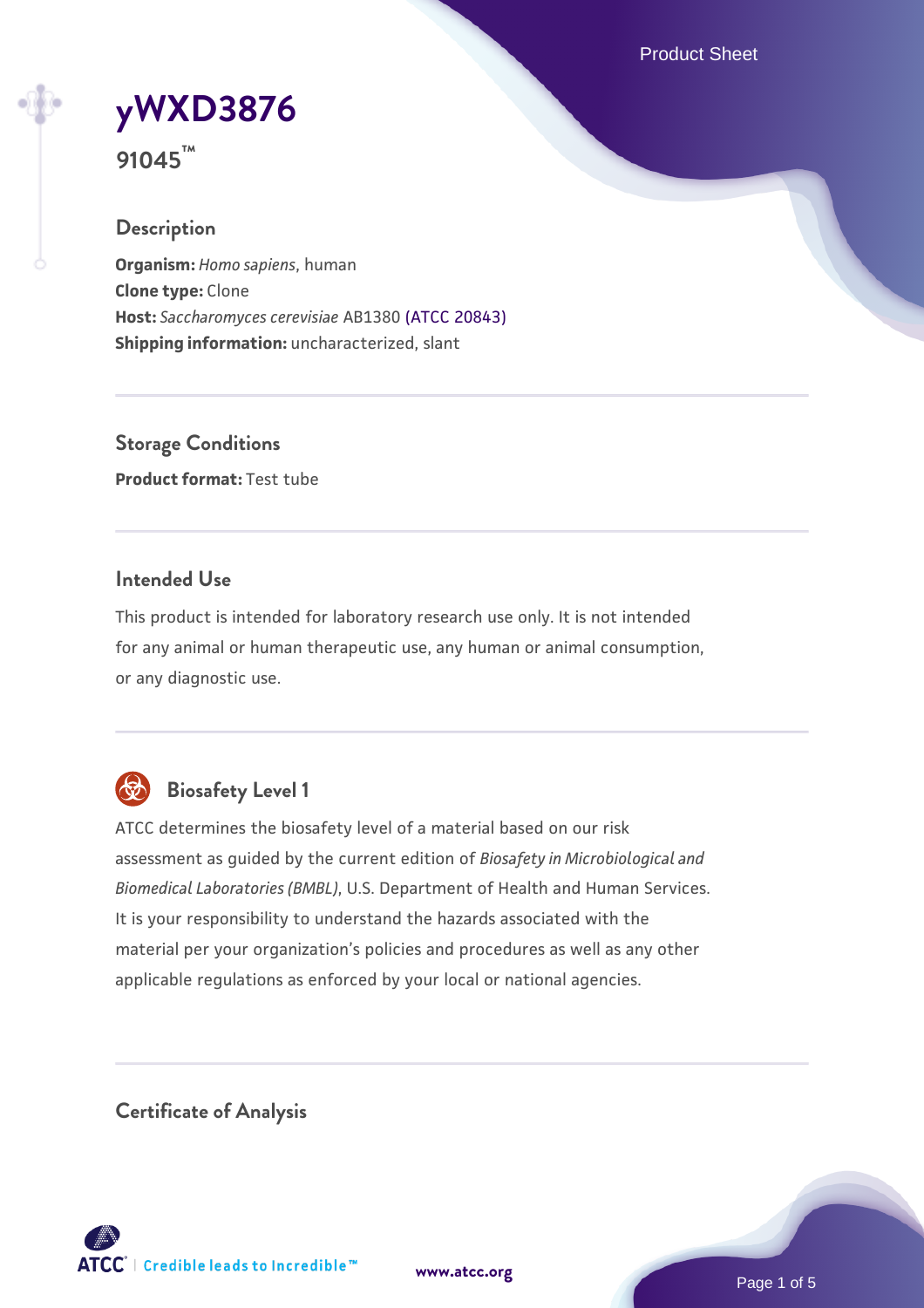# **[yWXD3876](https://www.atcc.org/products/91045)** Product Sheet **91045**

For batch-specific test results, refer to the applicable certificate of analysis that can be found at www.atcc.org.

# **Insert Information**

**Type of DNA:** genomic **Genome:** Homo sapiens **Chromosome:** X X pter-q27.3 **Gene name:** DNA Segment, single copy **Gene product:** DNA Segment, single copy [DXS5393] **Gene symbol:** DXS5393 **Contains complete coding sequence:** Unknown **Insert end:** EcoRI

# **Vector Information**

**Construct size (kb):** 190.0 **Intact vector size:** 11.454 **Vector name:** pYAC4 **Type of vector:** YAC **Host range:** *Saccharomyces cerevisiae*; *Escherichia coli* **Vector information:** other: telomere, 3548-4235 other: telomere, 6012-6699 Cross references: DNA Seq. Acc.: U01086 **Cloning sites:** EcoRI **Markers:** SUP4; HIS3; ampR; URA3; TRP1 **Replicon:** pMB1, 7186-7186; ARS1, 9632-10376

# **Growth Conditions**

**Medium:** 



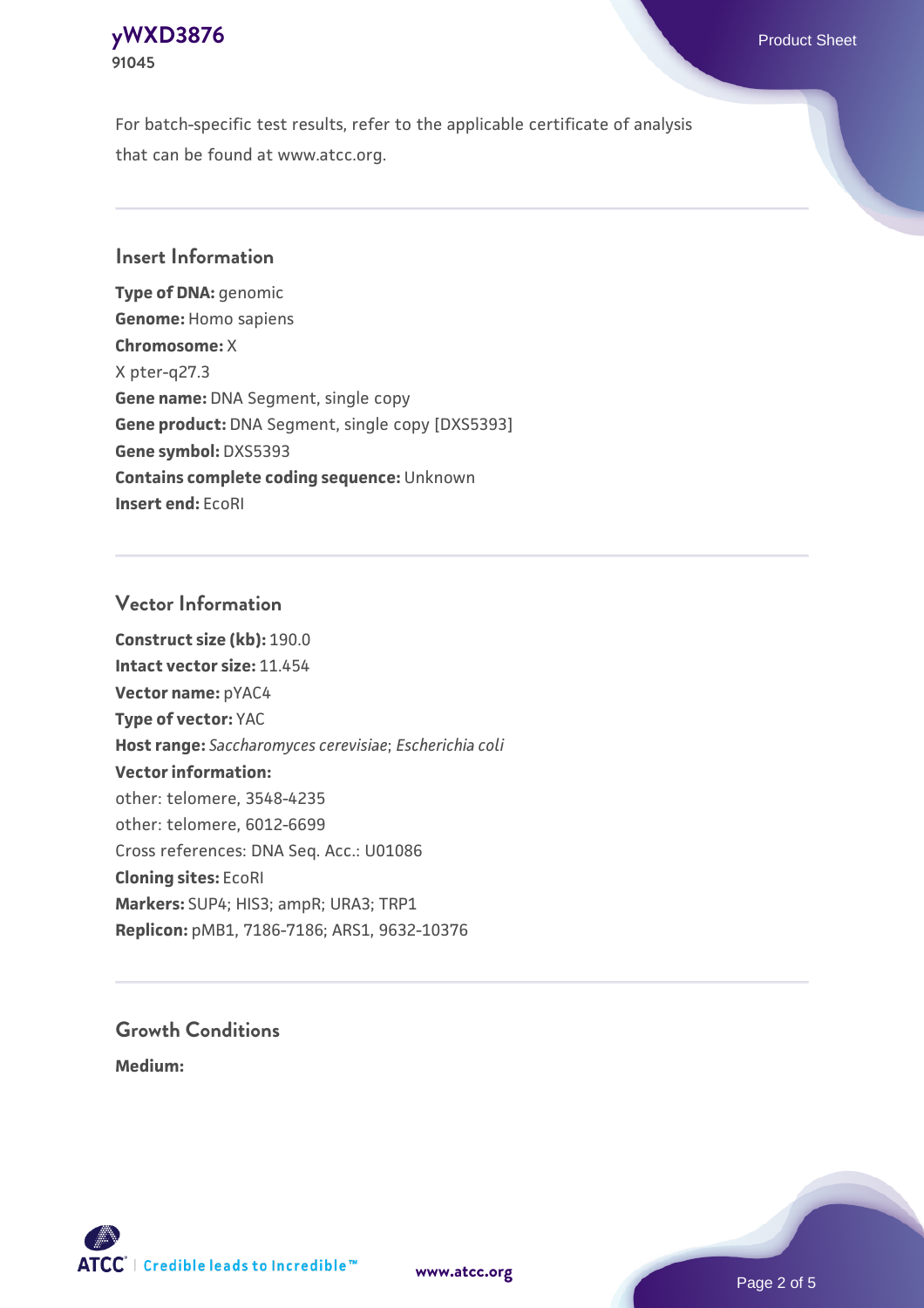**[yWXD3876](https://www.atcc.org/products/91045)** Product Sheet **91045**

[ATCC Medium 1245: YEPD](https://www.atcc.org/-/media/product-assets/documents/microbial-media-formulations/1/2/4/5/atcc-medium-1245.pdf?rev=705ca55d1b6f490a808a965d5c072196) **Temperature:** 30°C

#### **Notes**

More information may be available from ATCC (http://www.atcc.org or 703- 365-2620).

# **Material Citation**

If use of this material results in a scientific publication, please cite the material in the following manner: yWXD3876 (ATCC 91045)

# **References**

References and other information relating to this material are available at www.atcc.org.

#### **Warranty**

The product is provided 'AS IS' and the viability of ATCC® products is warranted for 30 days from the date of shipment, provided that the customer has stored and handled the product according to the information included on the product information sheet, website, and Certificate of Analysis. For living cultures, ATCC lists the media formulation and reagents that have been found to be effective for the product. While other unspecified media and reagents may also produce satisfactory results, a change in the ATCC and/or depositor-recommended protocols may affect the recovery, growth, and/or function of the product. If an alternative medium formulation or reagent is used, the ATCC warranty for viability is no longer

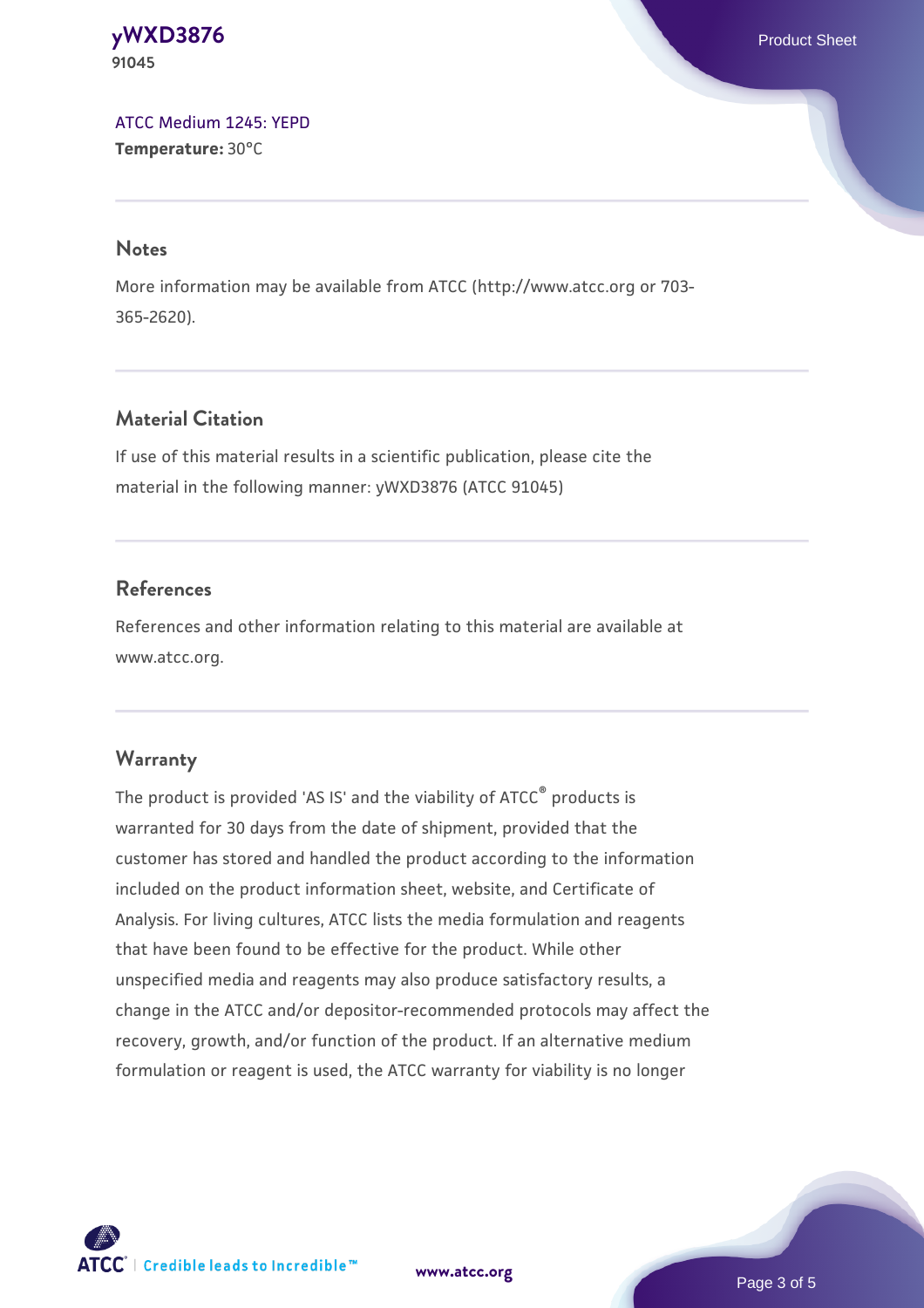**91045**

valid. Except as expressly set forth herein, no other warranties of any kind are provided, express or implied, including, but not limited to, any implied warranties of merchantability, fitness for a particular purpose, manufacture according to cGMP standards, typicality, safety, accuracy, and/or noninfringement.

#### **Disclaimers**

This product is intended for laboratory research use only. It is not intended for any animal or human therapeutic use, any human or animal consumption, or any diagnostic use. Any proposed commercial use is prohibited without a license from ATCC.

While ATCC uses reasonable efforts to include accurate and up-to-date information on this product sheet, ATCC makes no warranties or representations as to its accuracy. Citations from scientific literature and patents are provided for informational purposes only. ATCC does not warrant that such information has been confirmed to be accurate or complete and the customer bears the sole responsibility of confirming the accuracy and completeness of any such information.

This product is sent on the condition that the customer is responsible for and assumes all risk and responsibility in connection with the receipt, handling, storage, disposal, and use of the ATCC product including without limitation taking all appropriate safety and handling precautions to minimize health or environmental risk. As a condition of receiving the material, the customer agrees that any activity undertaken with the ATCC product and any progeny or modifications will be conducted in compliance with all applicable laws, regulations, and guidelines. This product is provided 'AS IS' with no representations or warranties whatsoever except as expressly set forth herein and in no event shall ATCC, its parents, subsidiaries, directors, officers, agents, employees, assigns, successors, and affiliates be liable for indirect, special, incidental, or consequential damages of any kind in connection with or arising out of the customer's use of the product. While reasonable effort is made to ensure authenticity and reliability of materials on deposit, ATCC is not liable for damages arising from the misidentification or



**[www.atcc.org](http://www.atcc.org)**

Page 4 of 5